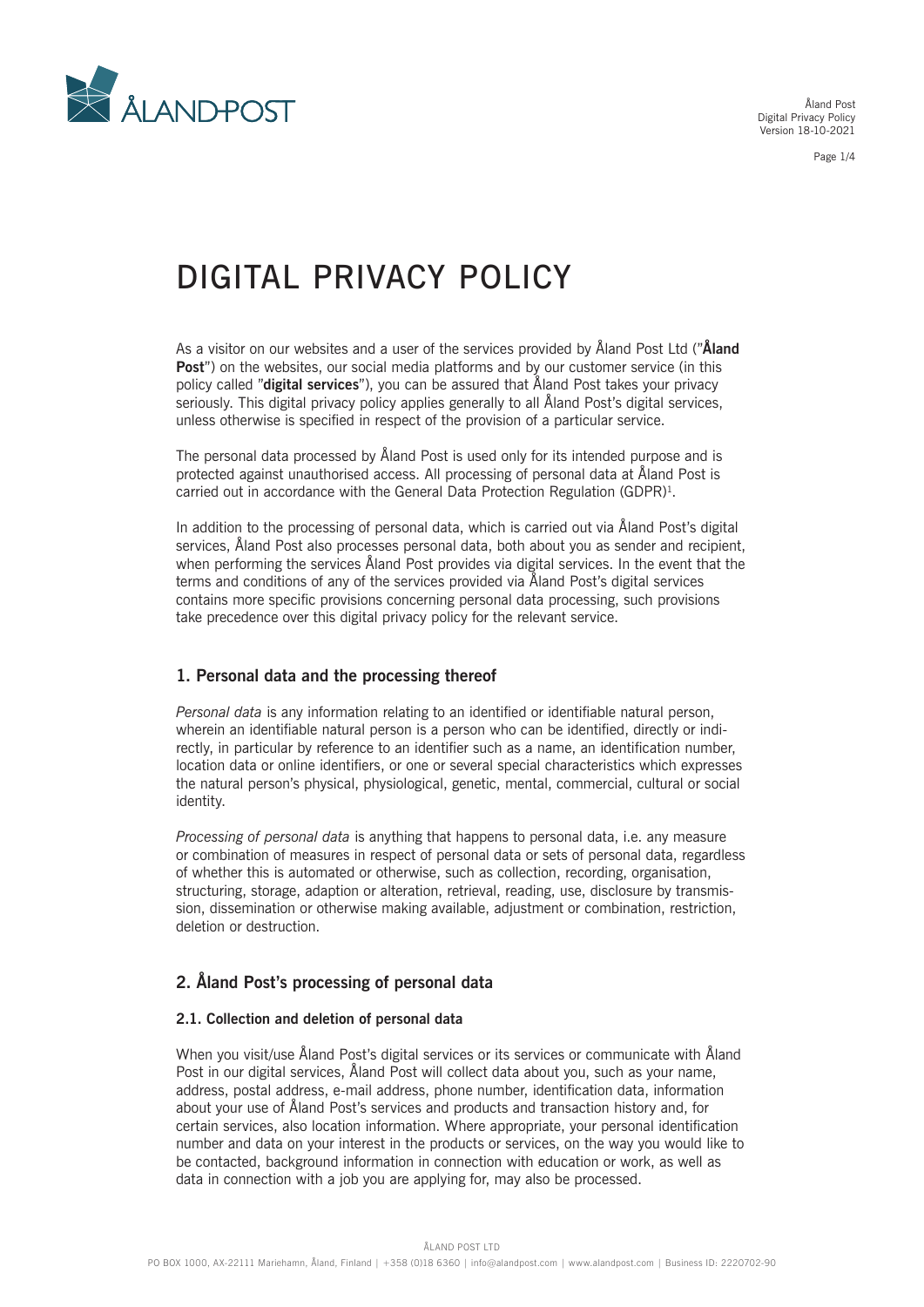

Åland Post Digital Privacy Policy Version 18-10-2021

Page 2/4

Åland Post may also collect technical data on the devices you use to access Åland Post's digital services, such as IP address, unique device ID, type of browser and cookie information. The measures described in this paragraph may, for example, be carried out in connection with the filling in offorms, signing up for newsletters, communicating with Åland Post via social media platforms, leaving comments on the contact form or by telephone or using customer-specific services provided by Åland Post.

When you contact Åland Post's customer service via our digital services, for example in connection with making a complaint, your contact information and case information will be processed by Åland Post.

If you are visiting or communicating with Åland Post via our social media accounts (i.e. third-party platforms, such as Facebook, Twitter, LinkedIn, Instagram and Youtube), Åland Post may access information regarding your profile and your interactions on the third-party platform from the platform provider.

Åland Post has placed so-called "cookies" in several of its digital services. Data on how you use the digital service is collected via these cookies. More information on which cookies Åland Post has placed in its digital services and how to remove these cookies, can be found in Åland Post's Cookie Policy at https://www.alandpost.com/cookies.

Personal data will be processed by Åland Post only as long as it is necessary to meet the purposes of the processing or for the performance of the Åland Post's legal obligations.

#### **2.2. Storage of personal data**

The data collected may be stored in Finland or in another country where Åland Post conducts operations.

#### **2.3. For what purpose is personal data processed?**

Personal data about you, which is collected in connection with your use of the digital services and its services, will be processed by Åland Post or its sub-processors for the following purposes.

**1.** To ensure that Åland Post is able to provide the products and services you have ordered and to administer Åland Post's agreements with you.

**2.** To ensure Åland Post is be able to communicate with you via customer service, email forms and on Åland Post's social media accounts.

**3.** To administer promotional activities, such as competitions and prizes, and for promotional purposes, including marketing by post, via e-mail and SMS.

**4.** To process your payment or to prevent or detect fraud.

**5.** To analyse and group visitors based on choice, priority and preference, which entails the performance of a so-called profiling, the aim of which is to provide you with relevant and aligned information, recommendations, advertisements and offers. It is also possible that data arising from the use of digital services other than those provided by Åland Post, are cross-referenced for this purpose and for the purpose of developing products and services. Personal data may also be processed to produce statistics on the use of Åland Post's digital services and its services.

**6.** To maintain and develop, test and improve Åland Post's digital services and the technical platforms on which they are provided.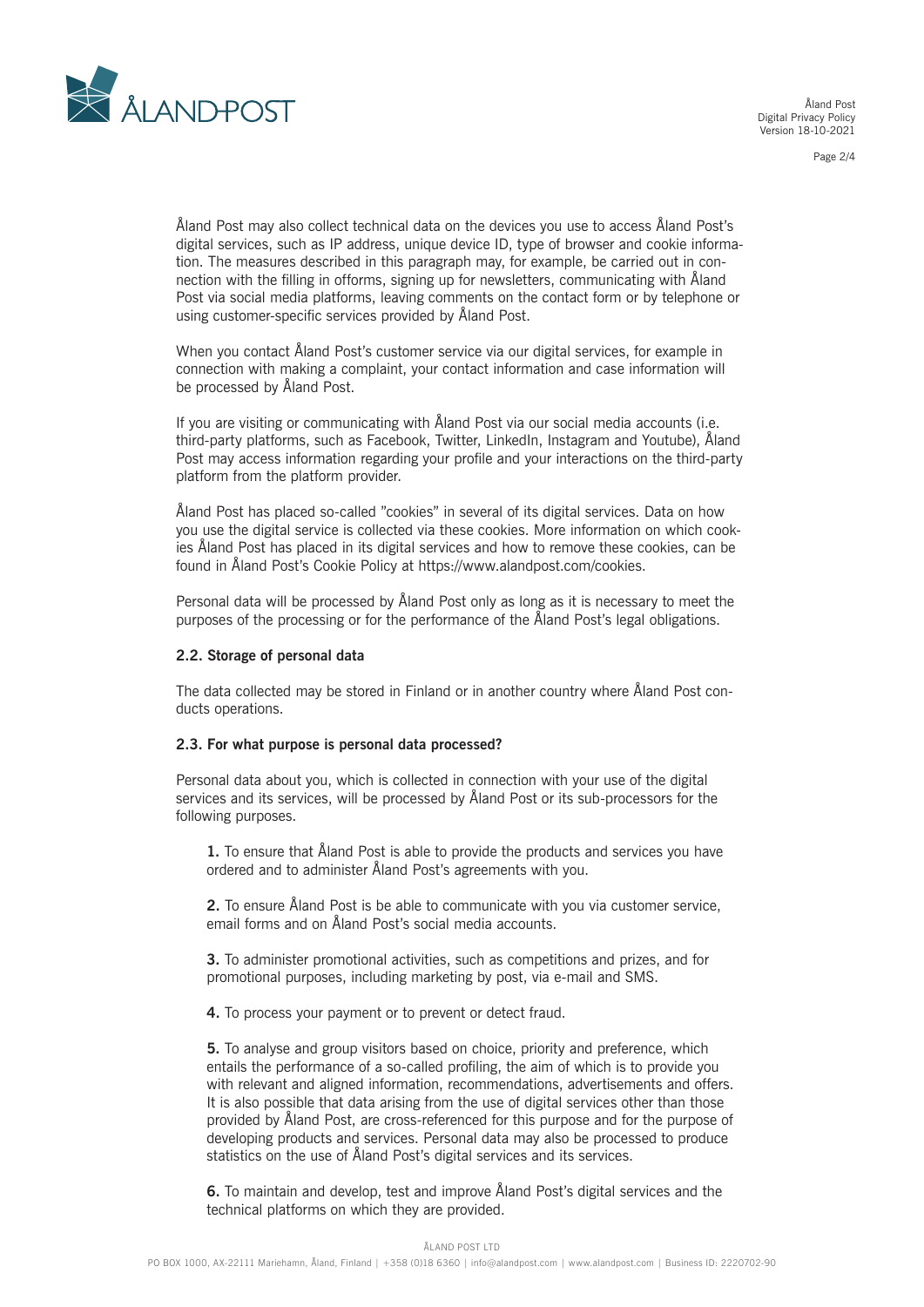

Åland Post Digital Privacy Policy Version 18-10-2021

Page 3/4

#### **2.4. Legal basis and the legitimate interests for personal data processing**

Åland Post always processes your personal data in accordance with applicable legislation. Åland Post processes your personal data when this is necessary for the performance of a contract with you or to respond to your request for customer service, and when Åland Post has a legitimate and justified interest in processing your personal data, such as an interest in marketing Åland Post to visitors to its digital services or an interest in the development of its digital services. If Åland Post processes your personal data for any purpose that requires your consent in accordance with applicable legislation, Åland Post will obtain your consent in advance.

#### **3. Security for the protection of personal data**

Åland Post is committed to a high level of security for your personal data and to taking appropriate technical and organisational security measures to protect your personal data from unauthorised access, alteration, dissemination or destruction.

Åland Post and its employees are subject to the obligation of professional secrecy in accordance with LL on postal services (ÅFS 2007:60). Other data on Åland Post's customers are also treated as confidential.

#### **4. Restrictions on the disclosure of personal data**

Åland Post may appoint external partners and providers to perform tasks on Åland Post's behalf, such as the provision of IT services, payment solutions or assistance with marketing, analysis or statistics. The performance of these services may entail Åland Post's partners, both within the EU/EEA and outside the EU/EEA, having access to your personal data. Companies that process personal data on Åland Post's behalf, always sign agreements with Åland Post to ensure also Åland Post's partners maintain a high level of protection for your personal data. In relation to partners outside the EU/EEA, specific protection measures are taken, such as agreements that include standardised model clauses for data transfer, which have been approved by the EU Commission and which are available on the EU Commission's website.

Åland Post may disclose personal data to third parties, such as the police or other authorities, in relation to investigation of criminal offences or if Åland Post is otherwise obliged to disclose such data on the basis of law or official decisions.

Åland Post will not disclose your personal data to any other extent than that described in this item 4.

## **5. External links**

This digital privacy policy applies to data about you that Åland Post processes within the context of Åland Post's digital services. Åland Post's digital services may sometimes contain links to external websites or services which Åland Post does not control. If you follow a link to an external website, you are urged to study the policy for personal data processing and information about cookies which apply to the relevant page.